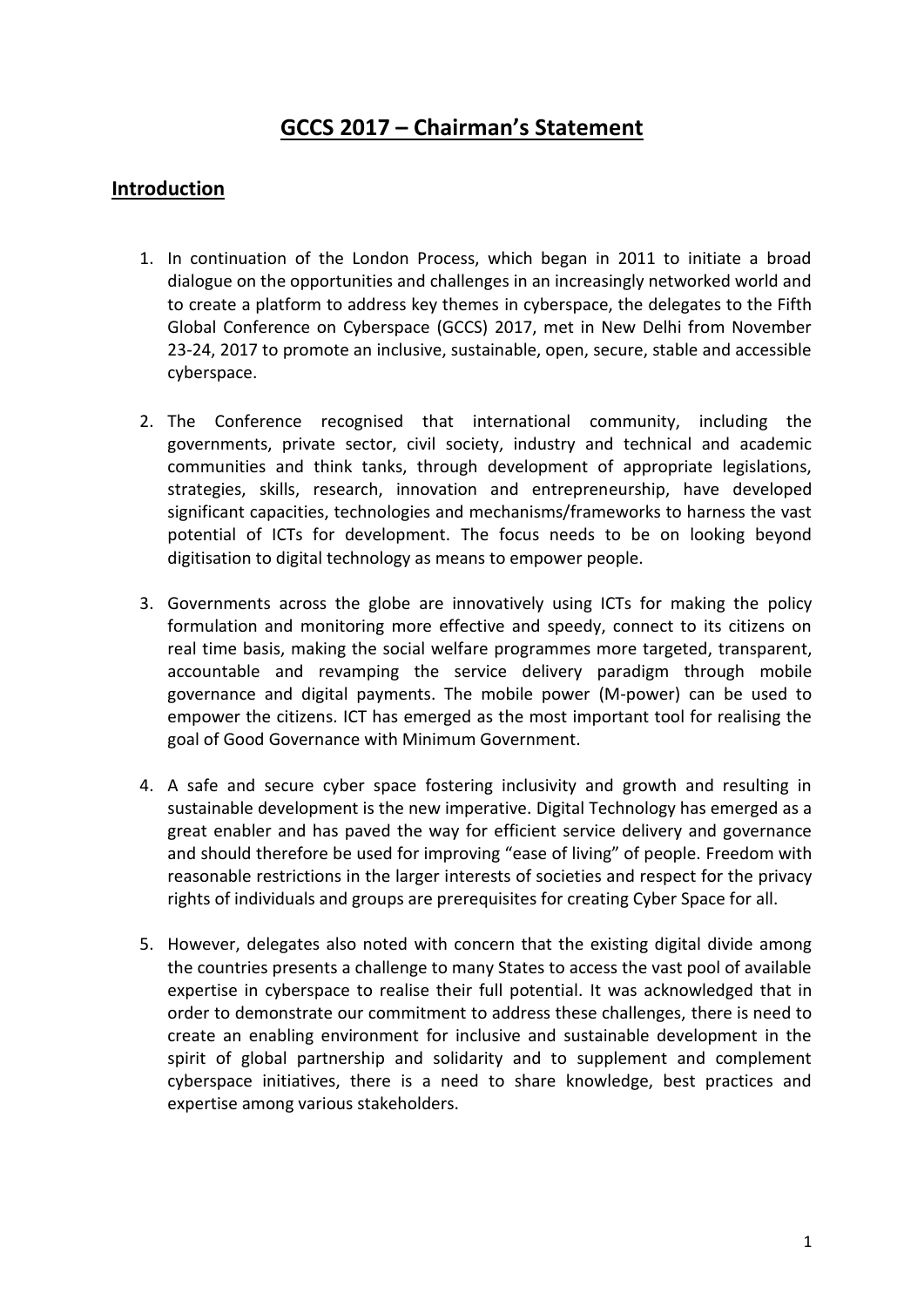- 6. In particular the conference noted with satisfaction India's Digital Initiative of transformation and empowerment of the people through programmes like Digital India, Skill India, Startup India, Standup India that are empowering common people.
- 7. Digital inclusion is integral to digital development and extraordinary initiatives like Digital India are effective in fulfilling this objective. Mass digital movements like Common Service Centres in the rural areas of India are promoting entrepreneurship and innovation in the digital delivery of services.
- 8. The conference noted that women form a significant part of the IT workforce. Digital technology has facilitated several new enterprises led by women. In this way the IT sector has potential for gender empowerment.

### **Cyber 4 Growth:**

- 9. A free, safe and secured cyber space is the most important tool to foster innovation, entrepreneurship and economic growth. Therefore it is equally important that access should be available without discrimination. Digital world offers new toolsto innovators and quench their thirst to create and build something new. The conference discussed that if the digital world is supported by proper policy framework, it boosts the economic growth of countries. A citizen connected through internet is better informed and has access to opportunities relating to education, employment and community development.
- 10. The conference emphasized that a transformed global economy will call on governments to fulfil a new kind of role: one that places enablement and facilitation over regulation and intervention. It will require governments to build a new interface of digital points of presence between citizens, their economy, and their public agencies. It will require legislators to understand and manage the role that small start-ups play – with increasing speed, and constant disruption – in the countries' economic growth trajectories. It will need an exploration of how trust is important to the adoption of digital technologies. Above all, it will require a new paradigm of policy thinking for the world's leaders in business and government.
- 11. The conference highlighted that Enterprise 4.0, which is the next evolution of business, is making innovations smarter and more productive in delivering value. Widespread use of business analytics, GIS based decision support systems, machine based learning and allied automation technologies have an amazing potential for transformation of governance structures of the future. Artificial Intelligence, IoT, data analytics, robotics and virtual reality are transforming global business and economies.
- 12. We need to plan proper policy environment with open and free cyber space to ensure that benefits reach the masses. All technologies and innovation must be useful for common man. For this to happen, traditional knowledge must be combined with modern science and technology. Cyber space, the largest and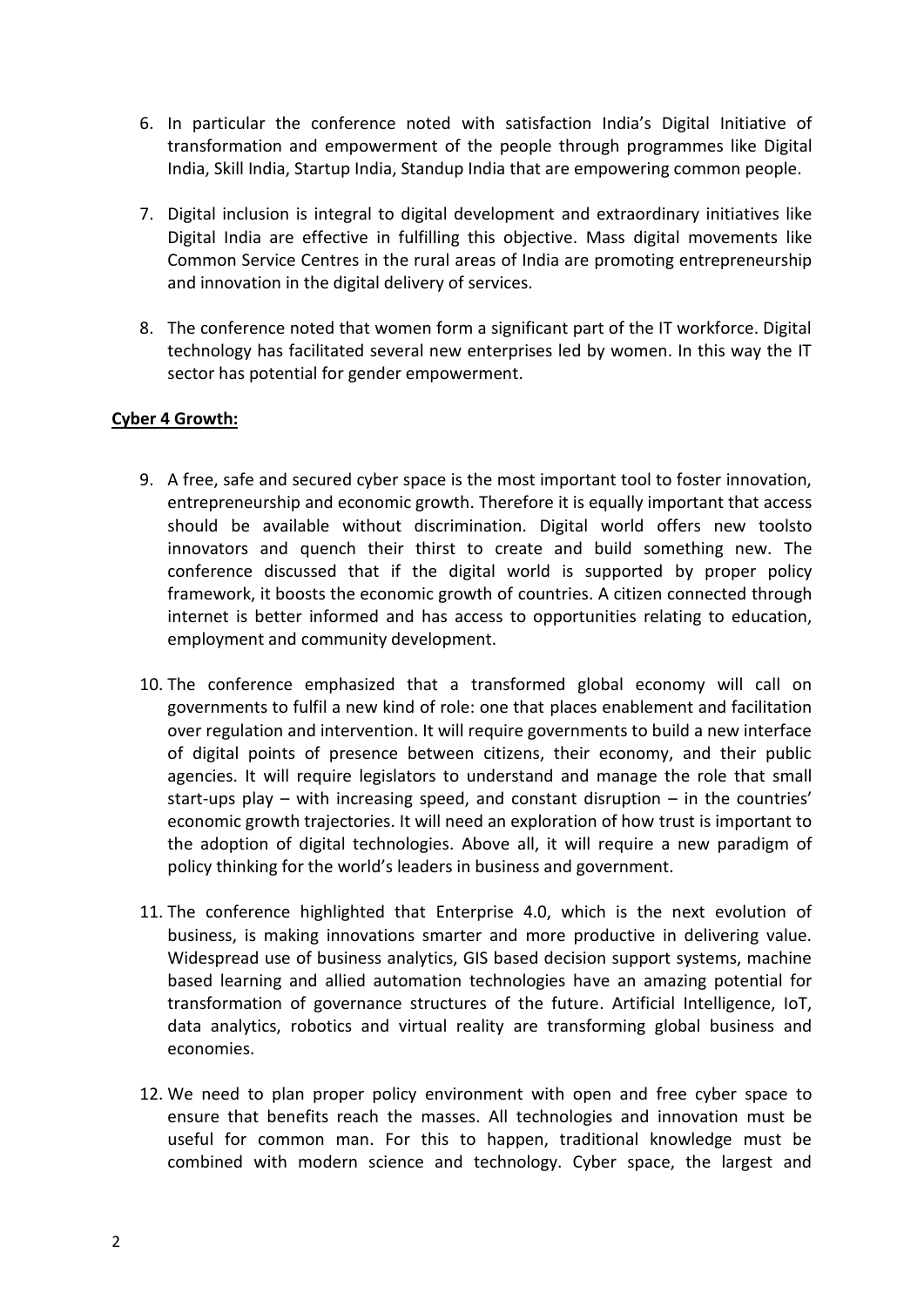dynamic repository of information and knowledge, has huge potential for developing technology for masses.

- 13. Governments around the world are leveraging digital platforms, and building digital infrastructure, to transform how they deliver public services and support to citizens. This is a crucial first step to digital empowerment. However, for this digital push to meet its targets – for the resources and assets generated, mobilised, and housed by these platforms, to be accessible to citizens  $-$  it must be accompanied by the creation of digital points of presence: contact nodes at the 'last mile', which can deploy sustainable business and service models to engage citizen demand for financial inclusion, healthcare, education, and more. This effort will necessarily acknowledge and engage the rise of mobile-based m-Governance frameworks, enabling participative, bottom-up citizen engagement and anytime/anywhere service delivery within disadvantaged communities.
- 14. The conference recognised that Cyberspace is a uniquely powerful engine for economic growth. The internet by nature is inclusive and not exclusive. It offers equality of access and equality of opportunities. Its low entry barriers unleash a constant stream of innovation. Its globe-spanning network effects drive vast and rapid scale-up. Its market presence is expanding continuously till the Bottom Billion come online.
- 15. The turbulence that results from these forces has only increased with the advent of new digital technologies: the Internet of Things, which extends cyberspace – and its disruptive innovation – into the day-to-day objects that make up our material lives, from the refrigerators that store our food to the lights that illuminate our homes; artificial intelligence, which will transform our most basic activity, from the office commute to the annual medical check-up; and mobile phone proliferation, which is connecting a billion more lives to the digital economy. The result will be a global economy pervaded entirely by cyberspace, its every aspect influenced by digital technology. It is important to give primacy to human face of technology in this context.
- 16. Cyberspace remains a key area for innovation. Startups, are providing solutions to common everyday problems, and improving the lives of people. The global investor community, recognizes the immense potential waiting to be tapped.

### **Cyber 4Digital Inclusion**

- 17. The conference stressed the fact that Inclusiveness is the bedrock of sustainability. A digitally inclusive society reduces the gap of social and economic opportunities between haves and have-nots and also leads to development of the ordinary individuals.
- 18. The conference reiterated that the effort to build a society that offers all its citizens a life of dignity, unconstrained by their gender, geography, demography, and socio-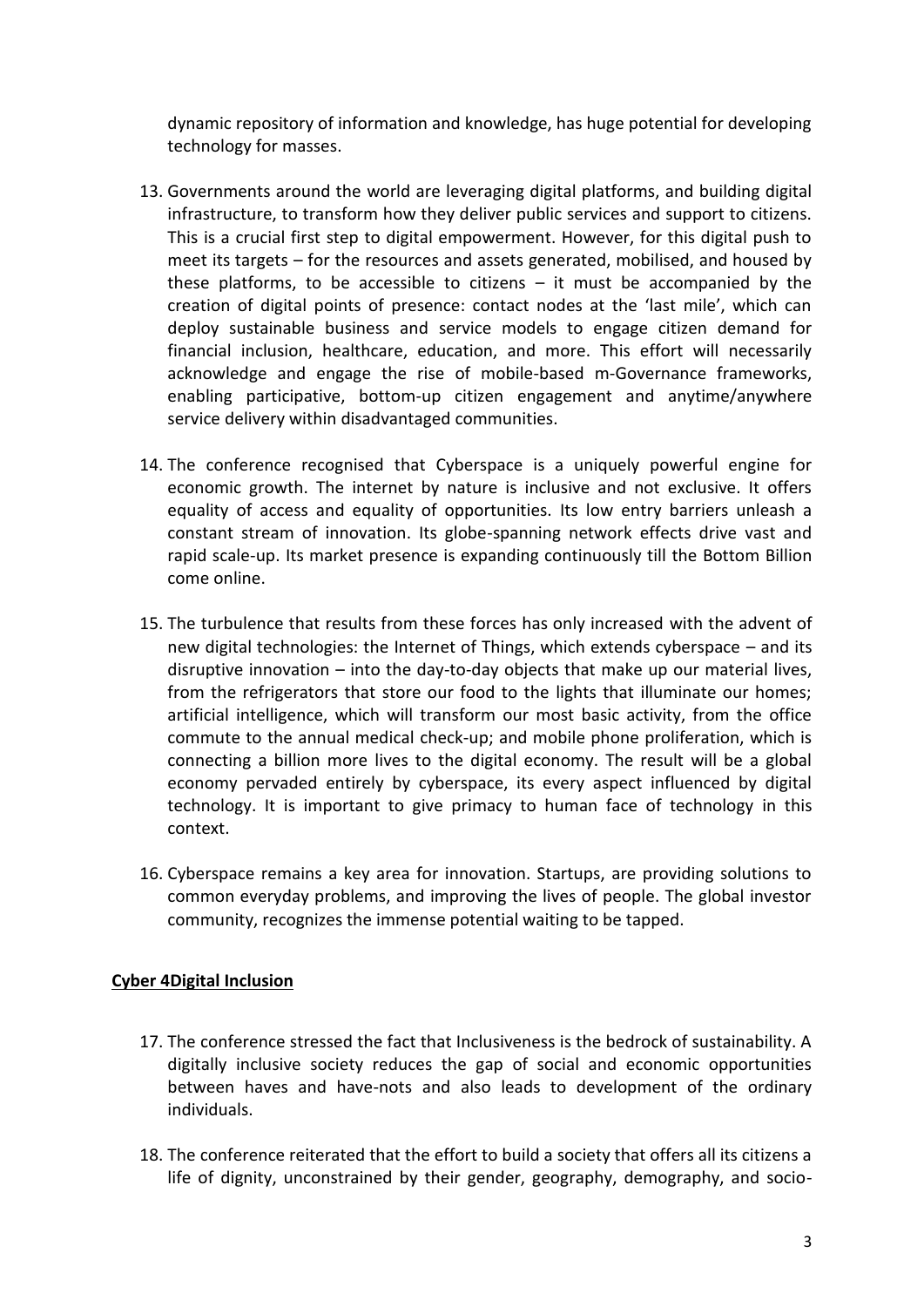economic context will define the future. It is an effort animated by local, national and multilateral programmes across the world, executed by every kind of stakeholder – enterprise, government, civil society, and scholarship. The success of this effort will determine whether billions of citizens can overcome marginalisation, and live by their own choices.

- 19. Creating digitally inclusive societies calls for a program based approach with focus on access programs, digital skill training, community technology spaces, low cost access devices and their reuse. Digital Inclusion, which takes all on the path forward, is the foundation stone of sustainable development. Cyberspace can contribute powerfully to them: offering the ability to almost instantaneously target and transfer help from asset to need, medical advice from physician to patient, education from teacher to student; across the boundaries of physical space and social construct. The rise of mobile technologies and connectivity allows these resources to diffuse more deeply within society, and be tailored almost for each individual, in a manner that was inconceivable for physical organisations and institutions.
- 20. The conference reaffirmed that Digital citizen engagement is a proactive approach to increase citizen engagement and voice in policy making and service orientation with large doses of transparency and accountability. Support of political leadership, strong measurement tools, ability to loop the feedback into systems and policies and right choice of technology are key drivers of success. India's myGov initiative is an example of how digital technologies could be tools of effective citizen engagement and help in creating a more participating and functional democracies.
- 21. The conference recognized that for the fight to build a more inclusive society, cyberspace's openness has also allowed the recipients of this capability – millions of disempowered citizens across the world seeking knowledge, education, and healthcare – to have their diverse needs answered by an equally diverse pool of digital toolmakers. Equally crucial to the mission of inclusion, an open and free cyberspace allows voices of varying power to be heard equally: permitting the disempowered to be heard unimpaired by their own marginalisation. For these benefits to reach further across humanity, particularly among the Bottom Billion now migrating into cyberspace, the Internet's openness and freedom to those who offer and seek to its content must be preserved and expanded.
- 22. The conference discussed and appreciated that differences in physical ability heavily influence, even now, a citizen's ability to access the development capabilities and agency she needs to build a life of her choosing. Her abilities to enjoy an education, to receive healthcare, to pursue a productive livelihood, and to engage with the decision-makers who oversee these capabilities: these remain unacceptably conditioned by the physical characteristics, rather than the human right to a life of dignity – and the possibilities for future capability and talent – with which she is born.The digital technologies of cyberspace offer the tools with which to break these constraints. They can allow all citizens to access knowledge and capability – and contribute content and services  $-$  in a manner more precisely tailored to their strengths.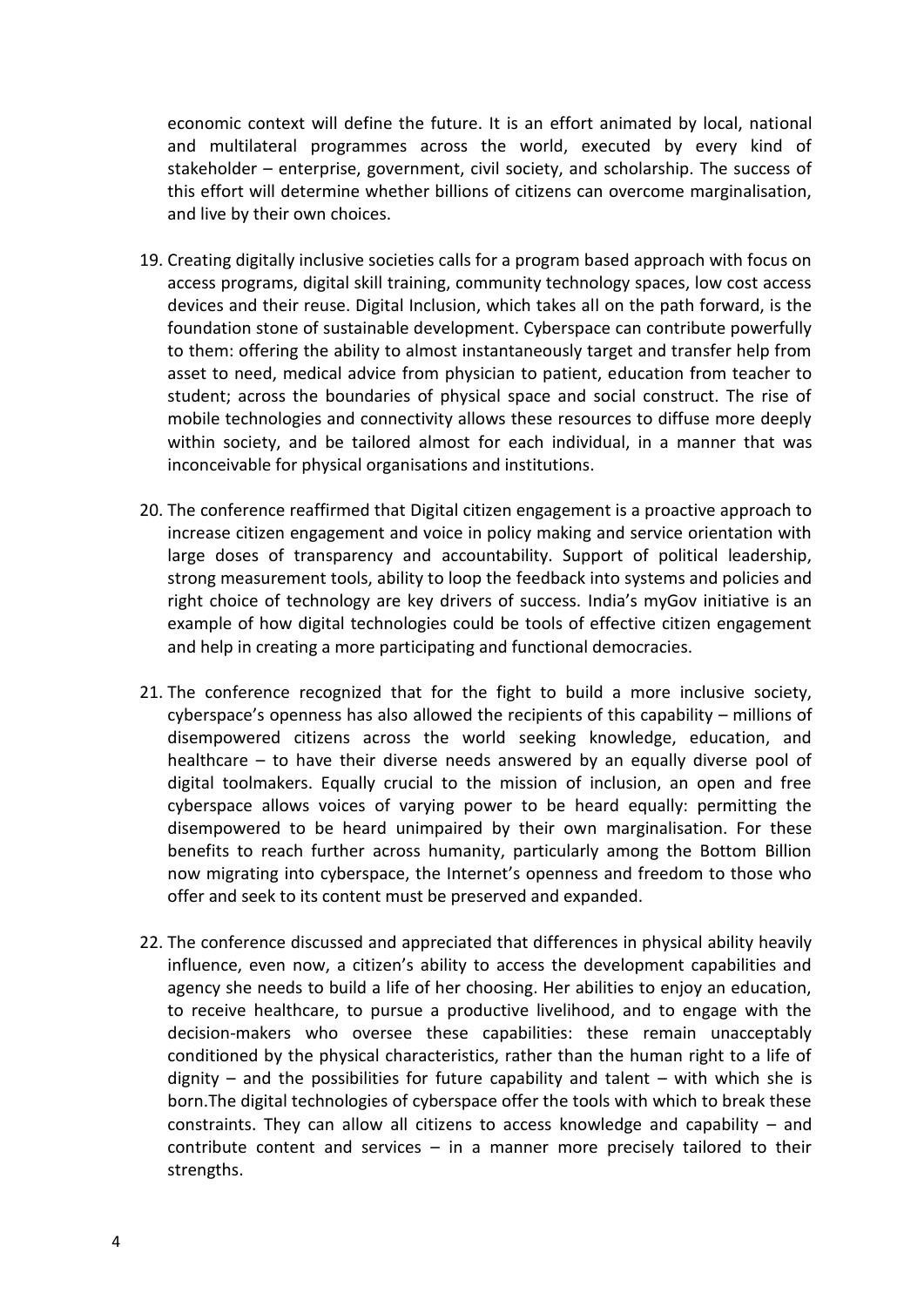23. Cyberspace itself can be opened further to citizens who are differently-abled. Its access mechanisms can be designed more thoughtfully, both to reflect the general diversity of human ability, and also to more precisely engage every individual's specific strengths (visual, auditory, and more) in provisioning her with digital resources. The result will be a society and economy that can more intelligently respond to, and draw on, the vast global pool of human talent and ability  $-$  unblinkered by an artificially narrow focus on an arbitrary subset of human physical capacity.

#### **Cyber4Security**

- 24. Securing the information has become one of the biggest challenges in the present day. Nations must take responsibility to ensure that the digital space does not become a playground for the dark forces of terrorism and radicalization.
- 25. Whenever we think about the cyber security the first thing that comes to our mind is cybercrimes which are increasing immensely day by day. Proliferation of mobile phones and social media, large scale adoption of digital payments by governments, spur in e-commerce, resulting in huge flow of data over internet has made the challenge multifaceted for governments and organisations. Social media platforms are making cyber space participative for all. However, the same technology has also been misused by some. The internet being an open medium often leads to vulnerability also. We need to ensure that vulnerable sections of the society do not fall prey to evil designs of cyber criminals.
- 26. As attackers grow bolder and employ more sophisticated techniques, network security must integrate with other security services in order to detect attacks. Information sharing and coordination among security agencies is essential to counter the ever-changing threat landscape. We need to create the fine balance between privacy and openness on one hand, and national security on the other. Together, we can overcome the differences between global and open systems on one hand, and nation-specific legal requirements on the other.
- 27. One must improve security techniques in order to prevent more threats coming in the future. A holistic approach to safety in cyber space consists of deploying a host of cyber security techniques, promoting cyber ethics; strengthen cyber law and cooperation, both at national and international level and building skills at various levels. One of the major focus could be the training of well-equipped and capable professionals (cyber warriors) to counter the cyber threats. We need to ensure that cyber protection becomes an attractive and viable career option for the youth.
- 28. The borderless nature of cyberspace results in cybercrimes originated by unidentified persons at unidentified locations. This makes security without identify one essential component of safety approach. The conference establishes a need for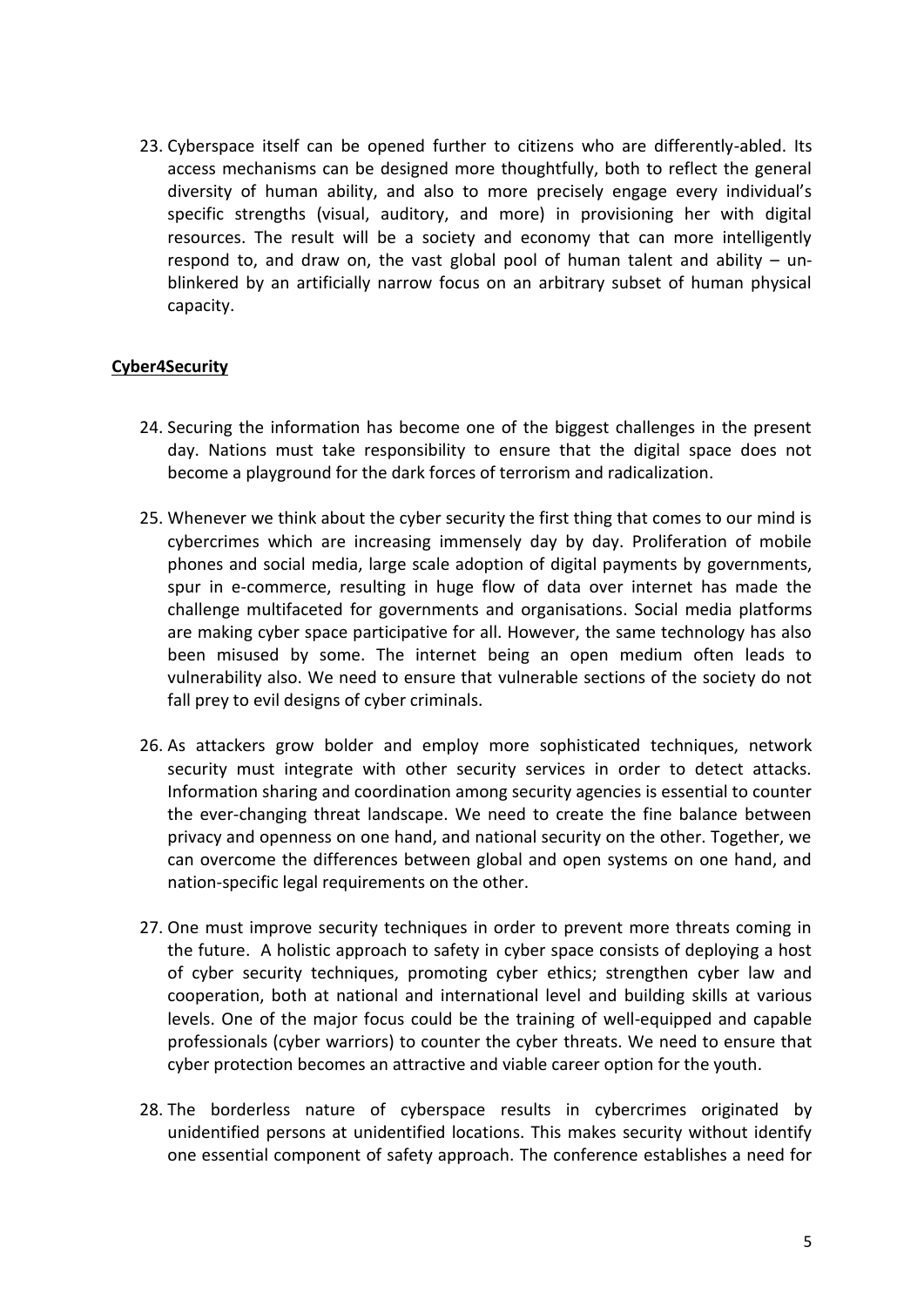all the nations to cooperate with each other to create common pool of resources for combating the vague forms of cybercrime.

- 29. The future of cyber security and financial technologies is interlocked. Secured ecosystem for digital payments rides on the backbone of machines thwarting attacks and failures, and networks smart enough to automatically reroute and reconfigure themselves to avoid them. Strong cyber governance trusted secured partnerships, trusted networks and advanced security technologies are some key drivers.
- 30. The conference reconfirmed that cyber attacks are not a security challenge that can easily be eliminated. With banking, telecom, power, government and other important sectors increasingly digitising their processes and services, the need of protecting the critical infrastructure has become more evident. The critical success factors are sharing information across organisations and nations, developing alert and alarm systems, training and skill building and developing technology based solutions. International cooperation on decoding best practises, guidelines and frameworks is the need of the hour.
- 31. The conference emphasised that due to enormity of Internet it's very difficult to monitor all the content. This poses a significant challenge to the Law Enforcement Agencies who many times are not tech savvy and hence are dependent upon others. Hence there is need of proper tools and technologies to assist the LEA to track negative elements and to remove them. An effective monitoring mechanism has to be developed which can monitor & scrutinize illegal cyber content and the agency doing this has the legal authority of taking down and directing the service providers to remove those contents.
- 32. While recognizing the important roles and contributions of all stakeholders in their respective roles and responsibilities, we emphasise the leading role for governments in cyber security matters relating to national security.

### **Cyber 4Diplomacy**

- 33. Cyber diplomacy in digital age can be used as a tool to promote economic growth, development of technology to ensure an open source, interoperable and accessible cyber space to all. The extensive use of cyber space by states to carry out its legitimate activities including service delivery of its citizens, has thrown up new challenges in terms of establishing norms of responsible state behaviour, handling cyber crime through trans- national cooperation and resolving conflicts in cyberspace.
- 34. Cyber Diplomacy needs a deeper understanding on issues concerning prosperity (Digital Economy and implementation of Sustainable Development Goal's), a new global cyber order and the applicability of international law/norms.

#### **Conclusion & Way Forward**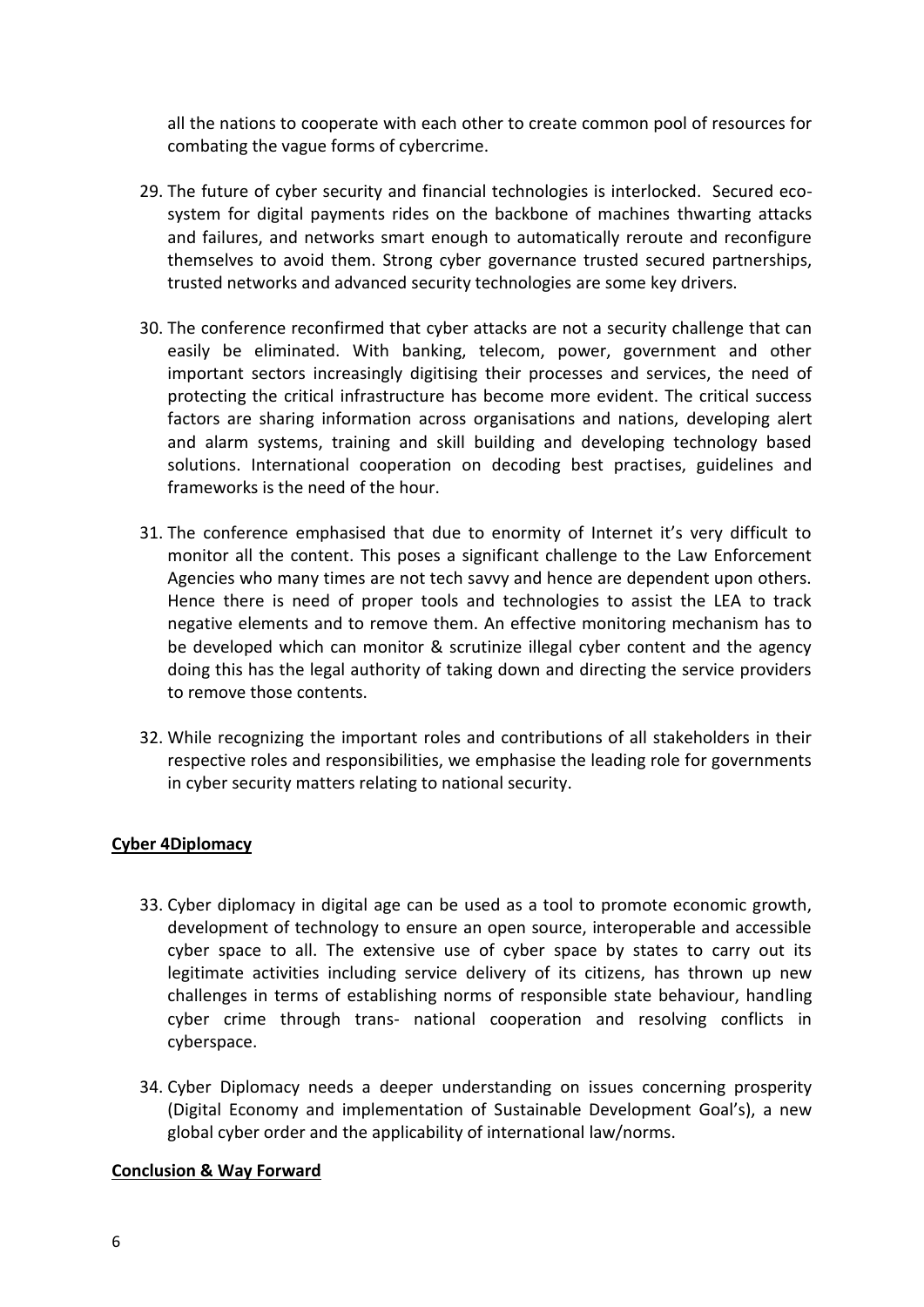- 35. Cyber4All–Cyberspace is a public resource, improving the quality of life of individuals, improving the reach and productivity of business and effectiveness of governments. Technology breaks barriers. It validates the Indian philosophy of "VasudhaivaKutumbakam" – the world is one family.
- 36. Efforts to manage this public resource should preserve the core values of openness, freedom and flexibility. At the same time, all stakeholders including the representatives of vulnerable groups like women, children should be part of dialogue and programmes giving new directions to optimise the use of this global public resource. The private sector should take the responsibility of managing challenges through cooperation and governments to facilitate the dialogue and make it useful for all.
- 37. India emphasizes the need for creation of a digital platform which would enable various stakeholders to address potential information and communication technology gaps and harness information and communication technology for sustainable development. There is particularly the need for finding scalable models and innovative solutions in education and health, using digital technology. There is also the need to make cyberspace an enabler for the differently-abled. The global community may share experiences and success stories In furtherance of this objective, we affirm our common desire and commitment to create, access, utilise and share information and knowledge, enabling individuals and communities and people to achieve their full potential in promoting their sustainable development and improving their quality of life, premised on the purposes and principles of the charter of the United Nations.
- 38. India also reiterates the need for all stakeholders to work together to enable evolution and diffusion of information and communication technologies underpinned by the contribution of both public and private sectors, which has seen penetration into almost all corners of the globe, created new opportunities for social interaction, enabled new business models and contributed to economic growth and development in all other sectors, while noting the unique and emerging challenges related to their evolution and diffusion.
- 39. We also note that access to information and Communication technologies has become a development indicator and an aspiration in and of itself. With this positive intent, we affirm to commit our energies to fortify the role of ICTs as a tool of empowerment and inclusivity and improving the quality of life of the citizens by promoting digital economy.
- 40. Emerging digital technologies could impact our future in ways that we cannot yet foresee. Important questions of transparency, privacy, trust and security may need to be addressed. Digital technology serves to empower mankind. We must ensure that it continues to stay that way.